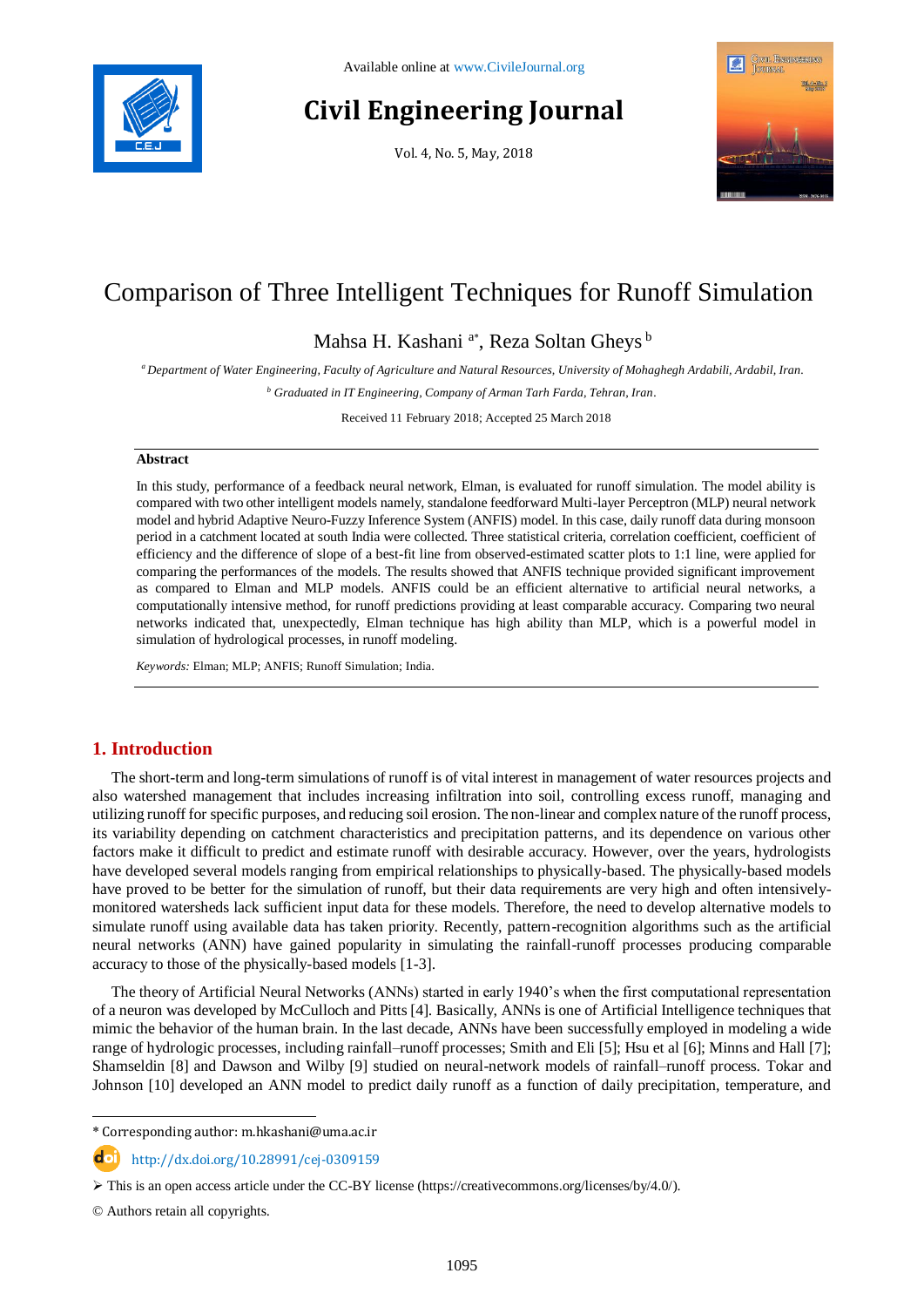snowmelt for a watershed in Maryland, USA. Chiang et al [11] compared the static-feed forward and dynamic-feedback neural networks for rainfall–runoff modeling. Tayfur and Singh [12] used ANN and fuzzy logic models for simulating event-based rainfall–runoff. Tayfur et al [13] presented a model to predict and forecast flow discharge at sites receiving significant lateral inflow. Abudu et al. [14] forecasted monthly streamflow using autoregressive integrated moving average (ARIMA), seasonal ARIMA (SARIMA), and Jordan-Elman artificial neural networks (ANN) models over the Kizil River in Xinjiang, China. Tampelini et al. [15] presented the application of Elman neural network for rainfallrunoff simulation in Brazil. Sarkar and Kumar [16] modeled the event-based rainfall-runoff process using the ANN technique over the Ajay River basin. Hasanpour Kashani et al. [17] evaluated capacity of the ANN [multilayer perceptron (MLP)] and Volterra model to approximate arbitrary non-linear rainfall–runoff processes in north of Iran. Devi et al. [18] adopted different ANN models for daily rainfall prediction using two different data sets in Nilgiris.

Although ANN is quite powerful for modeling various real world problems, it also has its shortcomings. If the input data are less accurate or ambiguous, ANN would be struggling to handle them and a fuzzy system such as Adaptive Neuro-Fuzzy Inference System (ANFIS) might be a better option. Jang [19] first proposed the ANFIS method and applied its principles successfully to many problems. Fundamentally, ANFIS is a network representation of Sugenotype fuzzy systems, endowed by neural learning capabilities. Vernieuwe et al [20] used different clustering algorithms to identify Takagi–Sugeno models in a data-driven manner. The ANFIS technique has been successfully applied in many different hydrologic studies. Gautam and Holz [21] explored the applicability and effectiveness of ANFIS models for both forecasting and simulating the rainfall-runoff process in the Sieve basin in Italy. Lee and Han [22] compared the potentials of different neurofuzzy models for simulating real-time flood forecasting applications. Akrami et al. [23] applied the wavelet decomposition method to link to ANFIS and ANN models for enhancing the accuracy of rainfall prediction at Klang Gates Dam. Wahyuni et al. [24] used the Genetic Algorithm for optimizing the Sugeno FIS of the ANFIS model in boundaries of membership function and coefficient consequent rule in order to predict rainfall with the smallest error over the Tengger Indonesia.

The main objective of this article is to analyze the ability of a feedback ANN model, Elman, and compare its performance with a feedforward Multi-Layer Perceptron neural network (MLP) and ANFIS technique in simulating daily runoff data series over an Indian watershed.

## **2. Methods and Materials**

#### **2.1. Artificial Neural Networks**

#### **2.1.1. Multi-Layer Perceptron (MLP)**

Most ANNs such as Multi-Layer Perceptron (MLP) networks have three layers or more: an input layer, which is used to present data to the network; an output layer, which is used to produce an appropriate response (s) to the given input; and one or more intermediate layers, which are used to act as a collection of feature detectors (Figure 1). The ability of a neural network to process information is obtained through a learning process, which is the adaptation of link weights so that the network can produce an approximate output (s). In general, the learning process of an ANN will reward a correct response of the system to an input by increasing the strength of the current matrix of nodal weights. There are several features in ANN that distinguish it from the empirical models. First, neural networks have flexible nonlinear function mapping capability which can approximate any continuous measurable function with arbitrarily desired accuracy, whereas most of the commonly used empirical models do not have this property. Second, being nonparametric and data-driven, neural networks impose few prior assumptions on the underlying process from which data are generated. Because of these properties, neural networks are less susceptible to model misspecification than most parametric nonlinear methods. Given the advantages of neural networks, it is not surprising that this methodology has attracted overwhelming attention in many application areas. However, it may take a lot of time for determining the best structure of the ANN model for a problem because of applying the trial and error method. There are a wide variety of algorithms available for training a network and adjusting its weights. Also, there are many kinds of neural networks. In this paper, MLP and Elman networks were applied. Since there are large number of resources available on ANN and MLP (books, papers and web sites), no further introduction is provided here and readers are referred to Haykin [25].

The operation process of MLP networks is so that the input layer accepts the data and the intermediate layer processes them and finally the output layer displays the resultant outputs of the model. During the modeling stage, coefficients related to present errors in nodes are corrected through comparing the model outputs with recorded input data. Connection weights are first initialised randomly by assigning a small positive or negative random value through the following procedure:

- 1. Input–output patterns are selected randomly using the training data presented to ANN.
- 2. Actual network outputs are calculated for the current input after the application to the activation function.
- 3. Performance measure is selected, e.g. Mean Square Error (MSE) and the values are calculated.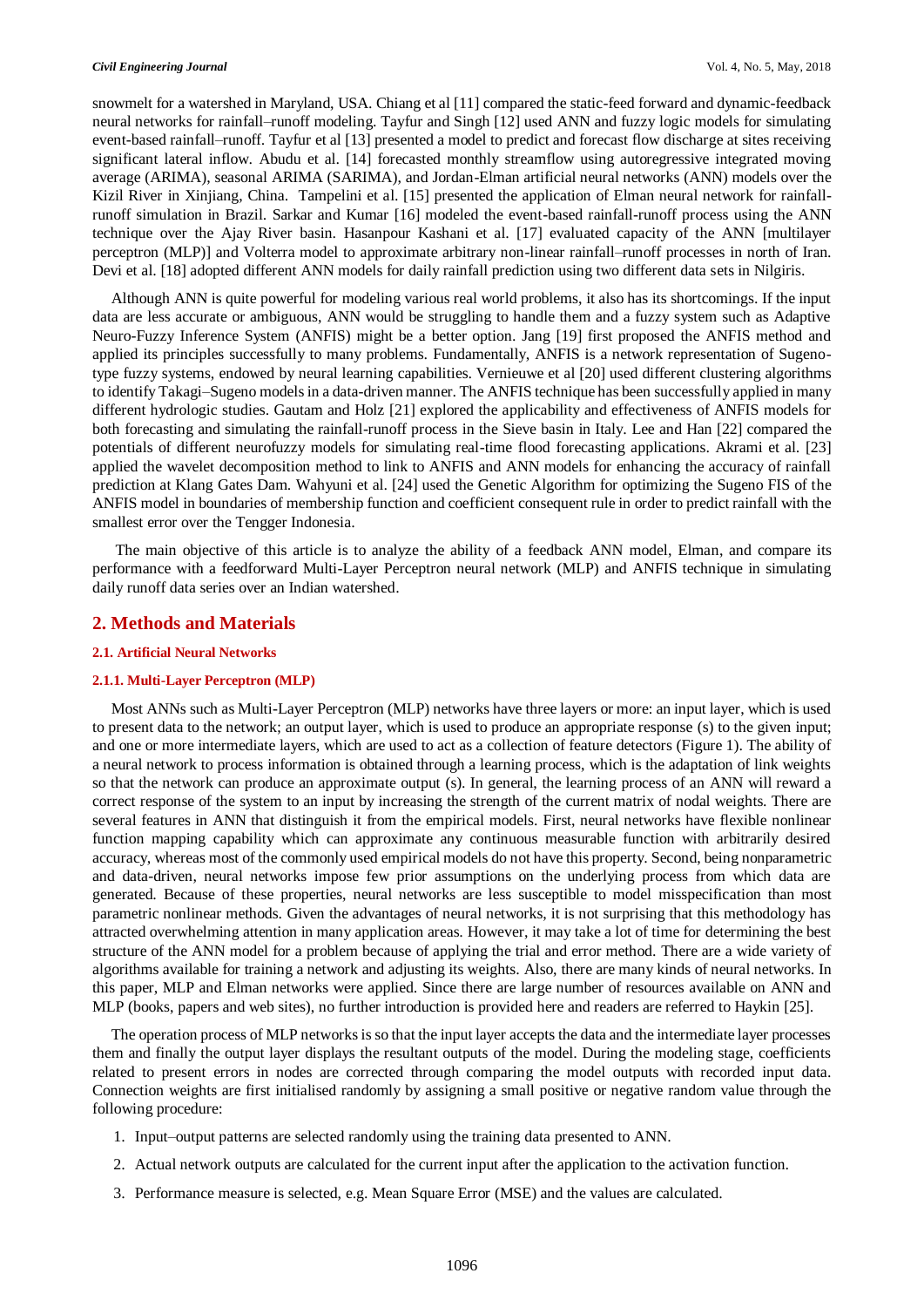#### *Civil Engineering Journal* Vol. 4, No. 5, May, 2018

- 4. Connection weights are adjusted to minimise the MSE.
- 5. Steps (2)–(5) are repeated for each pair of input–output vector in the training datasets, until no significant change in the MSE is detected for the system.

The final connection weights are kept fixed at the completion of training and new input patterns are presented to the network to produce the corresponding output consistent with the internal representation of the input/output mapping [26].



**Figure 1. MLP network**

## **2.1.2. Elman Network**

Elman Networks are a form of recurrent [Neural Networks](http://wiki.tcl.tk/8751) which have connections from their hidden layer back to a special copy layer (Figure 2). This means that the function learnt by the network can be based on the current inputs plus a record of the previous state (s) and outputs of the network. In other words, the Elman net is a [finite state machine](http://wiki.tcl.tk/8733) that learns what state to remember (i.e., what is relevant). The special copy layer is treated as just another set of inputs and so standard back-propagation learning techniques can be used (something which isn't generally possible with recurrent networks). At each time step, a copy of the hidden layer units is made to a copy layer [27].

Because Elman networks are an extension of two-layer Sigmoid-Linear architecture [25, 28], they inherit the ability to fit any input/output function with a finite number of discontinuities. They are also able to fit temporal patterns, but may need many neurons in the recurrent layer to fit a complex function. Also because of the more complex architecture of the recurrent model, there is a significant increase in training time compared with the MLP model [29].



**Figure 2. Elman network**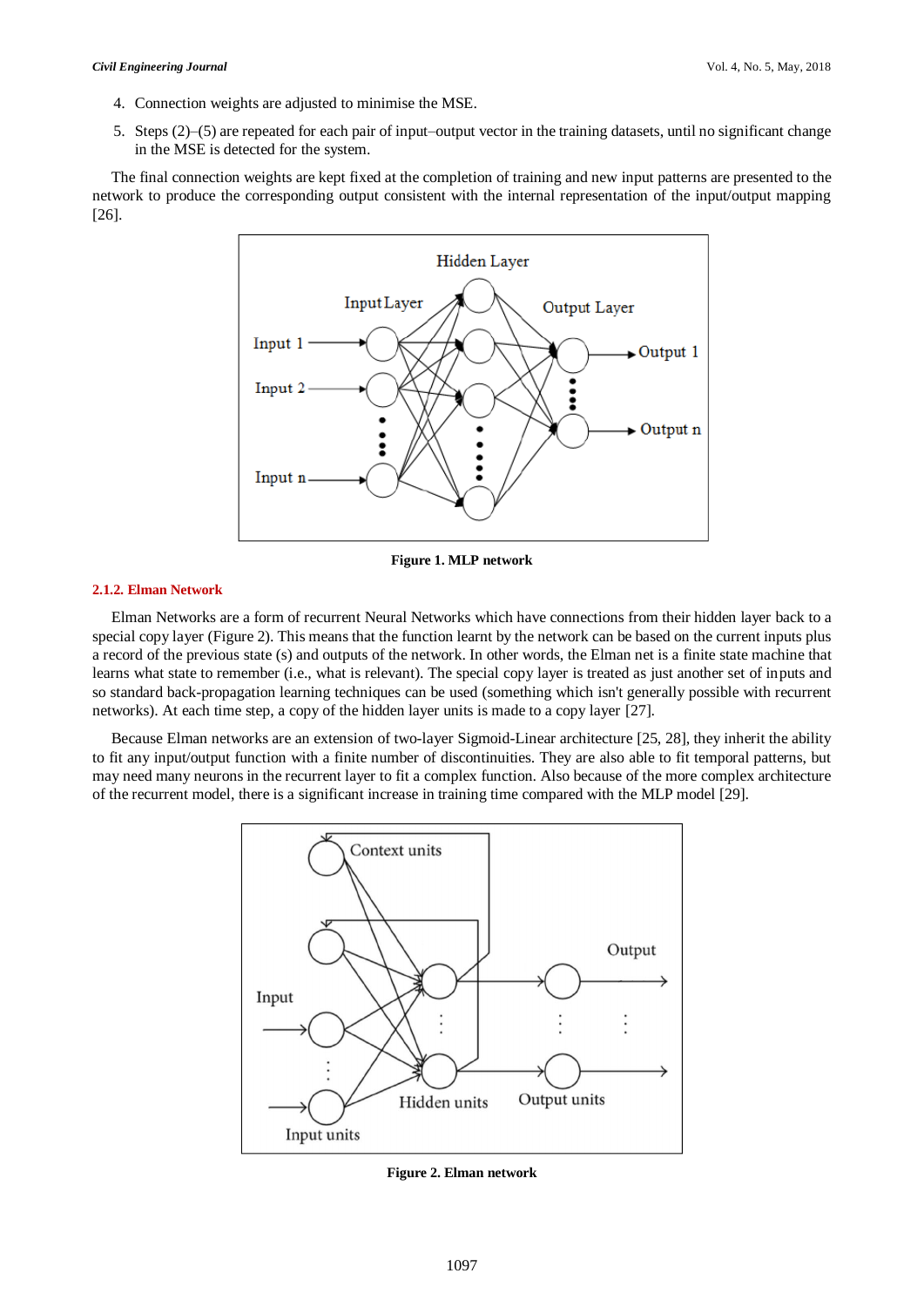#### **2.2. Adaptive Neuro-Fuzzy Inference System (ANFIS)**

The Adaptive Neuro-Fuzzy Inference System (ANFIS) is a universal approximator firstly introduced by Jang [19] that is capable of approximating any real continuous function on a compact set to any degree of accuracy [30]. ANFIS network is comprised of nodes and with specific functions, or duties, collected in layers with specific functions [31]. It identifies a set of parameters through a hybrid learning rule combining the back-propagation gradient descent error digestion and a least-squares method. It can be used as a basis for constructing a set of fuzzy "If–Then" rules with appropriate membership functions in order to generate the preliminary stipulated input–output pairs. The Gaussian membership function is adopted in this study since it is the most popular form. An ANFIS toolbox from Matlab software is used and its operation is explained in its user guide. For its theoretical background, interested readers are referred to Chang and Chang [32] for further details.

Figure 3 represents a typical ANFIS architecture, and outline as follows:

Layer 1: Every node in this layer is an adaptive node with a node function that may be a generalised bell membership function or a Gaussian membership function.

Layer 2: Every node in this layer is a fixed node labelled, P, representing the firing strength of each rule, and is calculated by the fuzzy AND connective of the 'product' of the incoming signals.

Layer 3: Every node in this layer is a fixed node labelled N, representing the normalised firing strength of each rule. The ith node calculates the ratio of the ith rule's firing strength to the sum of two rules' firing strengths.

Layer 4: Every node in this layer is an adaptive node with a node function indicating the contribution of ith rule toward the overall output.

Layer 5: The single node in this layer is a fixed node labelled, R, indicating the overall output as the summation of all incoming signals.

The above comprise three different types of components, as follows [33]:

- 1. Premise parameters as non-linear parameters that appear in the input membership functions.
- 2. Consequent parameters as linear parameters that appear in the rules consequents (output weights).
- 3. Rule structure that needs to be optimised to achieve a better linguistic interpretability [26].



**Figure 3. A typical ANFIS architecture**

## **3. Study Area and Data Sets**

The study area chosen for this study is the Vamsadhara river basin, situated in between the Mahanadi and Godavari river basins of south India (Figure 4). The area is located between 18º15' to 19º55' north latitudes and 83º20' to 84º20' east longitudes. The precipitation in the basin is influenced by the occasional cyclones formed due to the depression in the Bay of Bengal and the south-west monsoon from June to October. The basin has six rain gauge stations and the weighted rainfall for the study area was estimated using the Thiessen polygons.

The rainfall and runoff data of monsoon period (June 1-October 31) for 1984-87 was used for training the ANNs and ANFIS models, and the data of 1988-89 and 1992-95 for their validation and testing (Figure 5). Some statistical parameters of the used data for three periods are shown in Table 1.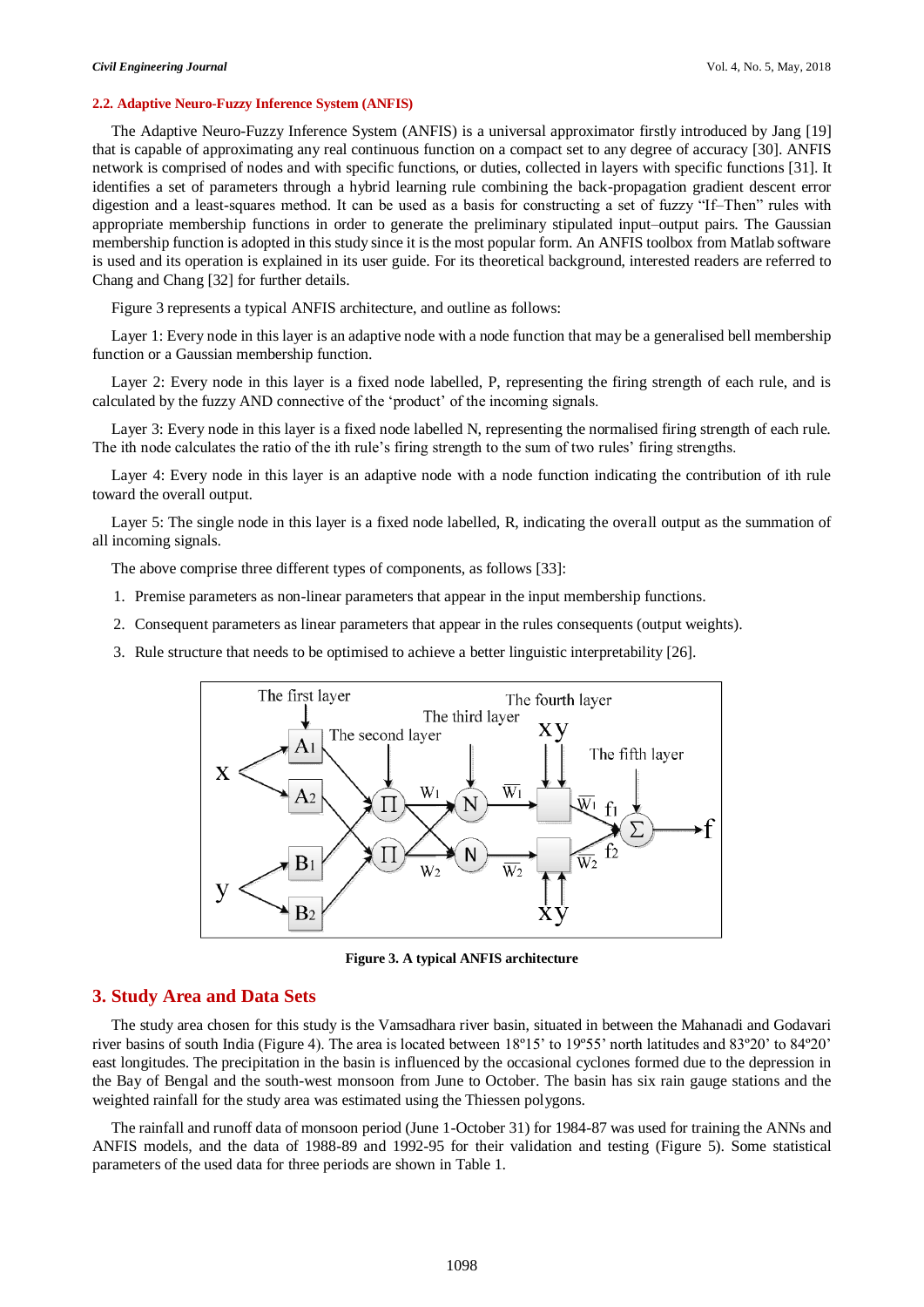

**Figure 4. The location of the study area in India**



## **Figure 5. Observed rainfall and runoff data**

|          |            | <b>Statistical parameters</b> |                           |                |                |              |  |  |
|----------|------------|-------------------------------|---------------------------|----------------|----------------|--------------|--|--|
| Data     | Period     | Average                       | <b>Standard deviation</b> | <b>Maximum</b> | <b>Minimum</b> | Mode         |  |  |
|          | Training   | 6.184                         | 10.399                    | 89.76          | $\Omega$       | $\mathbf{0}$ |  |  |
| Rainfall | Validating | 6.765                         | 9.982                     | 63.19          | $\mathbf{0}$   | $\mathbf{0}$ |  |  |
|          | Testing    | 7.125                         | 12.801                    | 126.3          | $\Omega$       | $\mathbf{0}$ |  |  |
|          | Training   | 94.428                        | 109.450                   | 994.4          | 0.5            | 32           |  |  |
| Runoff   | Validating | 149.357                       | 134.861                   | 772            | 0.5            | 65           |  |  |
|          | Testing    | 198.935                       | 196.959                   | 1470           | $\Omega$       | 68.8         |  |  |

| Table 1. Statistical parameters of the used data for three periods |
|--------------------------------------------------------------------|
|--------------------------------------------------------------------|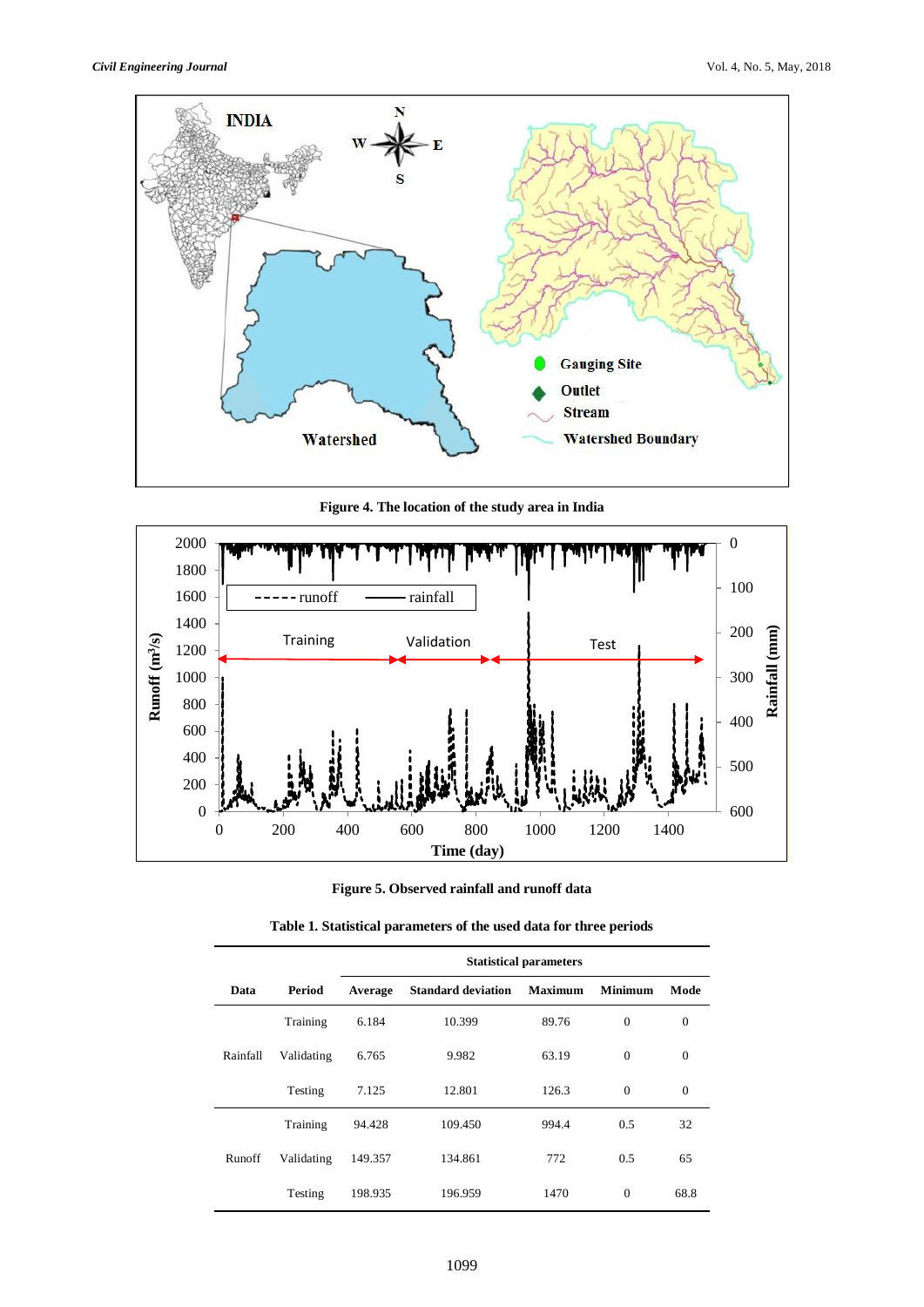## **4. Performance Criteria**

The comparative analysis and evaluation of the outcome of the models was done using correlation coefficient (r), coefficient of efficiency (E), and the difference of slope (SDiff). Out of all the various performance measures, in the past the most widely used evaluation for the validation of models is the correlation-based measures i.e. the r and  $R<sup>2</sup>$ . However, they suffer from several limitations such as insensitivity towards additive and proportional difference occurring between the observed and the predicted data, and the over-sensitivity to outliers leading to a bias towards extreme events [34]. These limitations of the correlation-based measures are well documented [34-38].

Coefficient of efficiency (E) is a non-dimensional criterion proposed by Nash and Sutcliffe [39] and widely used to evaluate the performance of hydrologic models.  $E = 100$  indicates a perfect agreement between the observed and the estimated values.  $E = 0$  indicates that all the estimated values are equal to the mean of the observed values. A negative E indicates that the mean of the observed data is a better predictor than the estimated values. The coefficient of efficiency was an improvement over the correlation-based measures because it is sensitive to the observed and predicted means and variances but is also limited in the case of over-sensitivity to outliers [34, 39].

The idea behind using SDiff is that while r is used to indicate the variational accountability of a model and E the efficiency, there is no comparative measure for the degree of predictability of a best-fit model to the 1:1 line when observed vs. predicted values are compared to each other. Hence, we have used SDiff as a measure of how different the slope of a best-fit line of the scatter plot of the predicted vs. observed data for a particular model is from the 1:1 line. SDiff of 0% means the best-fit line of a scatter plot is parallel to the 1:1 line thus ensuring perfect predictability of the best-fit linear model. SDiff of 100% means the best-fit line is the average line with a zero slope. SDiff between 0% and 100% would suggest that the best-fit linear model of the scatter plot would overestimate the low observed values and underestimate the high ones. A negative SDiff measure would suggest that the best-fit linear model of the scatter plot would underestimate the low observed values and overestimate the high ones.

## **5. Results and Discussions**

In order to obtain daily estimates of runoff using ANNs (MLP and Elman) and ANFIS approaches, 4 years of rainfall and runoff data (1984-87) was used to train the models and 2 years of data (1988-89) was used for validating to ensure similar model performance. Then the models were tested by estimating 4 years of future data (1992-95). We believe that different sets of input parameters that make hydrological sense for runoff estimation might improve performance accuracy of the models, which was beyond the scope of this paper due to our comparative analysis with of the applied models. First, different combinations of delayed rainfall and runoff data were used as the models inputs. Finally, it was found that rainfall at the current day and one day ago along with the runoff values at the current day, one day and two days ago are the best input variables for estimating the current runoff values. The data were normalized before applying the ANNs methods. The observed and estimated data of period 1992-95 were compared using r, E, and SDiff performance evaluation measures. The statistical criteria values obtained for the models at test and validation periods are presented at Table 1. The coefficients of correlation for the models MLP, Elman and ANFIS for validation period are 0.90, 0.93, and 0.95, respectively. These high values of r show that all the models are suitable for runoff simulation. The coefficient of efficiency (E) values of the models are almost high (0.727, 0.839 and 0.888), which shows good ability of the models in runoff prediction. However, ANFIS and Elman are more suitable based on high values of E, respectively. The SDiff values indicate that ANFIS has the lowest value (14.35%). The SDiff value of Elman (25.53%) is lower than that of MLP (40.15%). Therefore, ANFIS and Elman methods are more successful than MLP according to the SDiff values.

Figure 6 indicates the predicted hydrographs using the applied models versus the observed hydrograph. According to this figure, it can be found that the ANFIS model predicted the low and high flow values more successfully than the ANNs. Moreover, performance of the Elman technique in estimating flow values especially peak discharges is better than the MLP. Figure 7 shows the scatter plot of the estimated runoff versus the observed runoff data. It is evident from Figure 7 that the line related to ANFIS and Elman data points are closer to line 1:1. This indicates that ANFIS and Elman estimations are close to the observed data series, respectively. The line related to the MLP data points is far from the line 1:1 and indicates poor performance of MLP. Generally, as it is expected the hybrid ANFIS model estimated runoff values with high accuracy than the ANNs. The studies done by Gautam and Holz [21] and Lee and Han [22] proved that ANFIS is a power tool for time series predictions. However, Khatibi et al. [26] indicated that MLP simulates singlepeaked flow time series with less error that the ANFIS.

The results of the feedback Elman network were more precise than those of MLP model, which has shown successful performances in different hydrological studies. The results obtained from the MLP model is in agreement with those of the study done by Misra et al. [40] who found that MLP is not successful in precisely daily runoff modeling. It can be concluded that feedback networks due to their structures are more able than feedforward networks in modeling processes with high nonlinearity such as daily runoff process. Abudu et al. [14] and Tampelini et al. [15] found that the Elman network can generate reliable predictions in hydrologic field.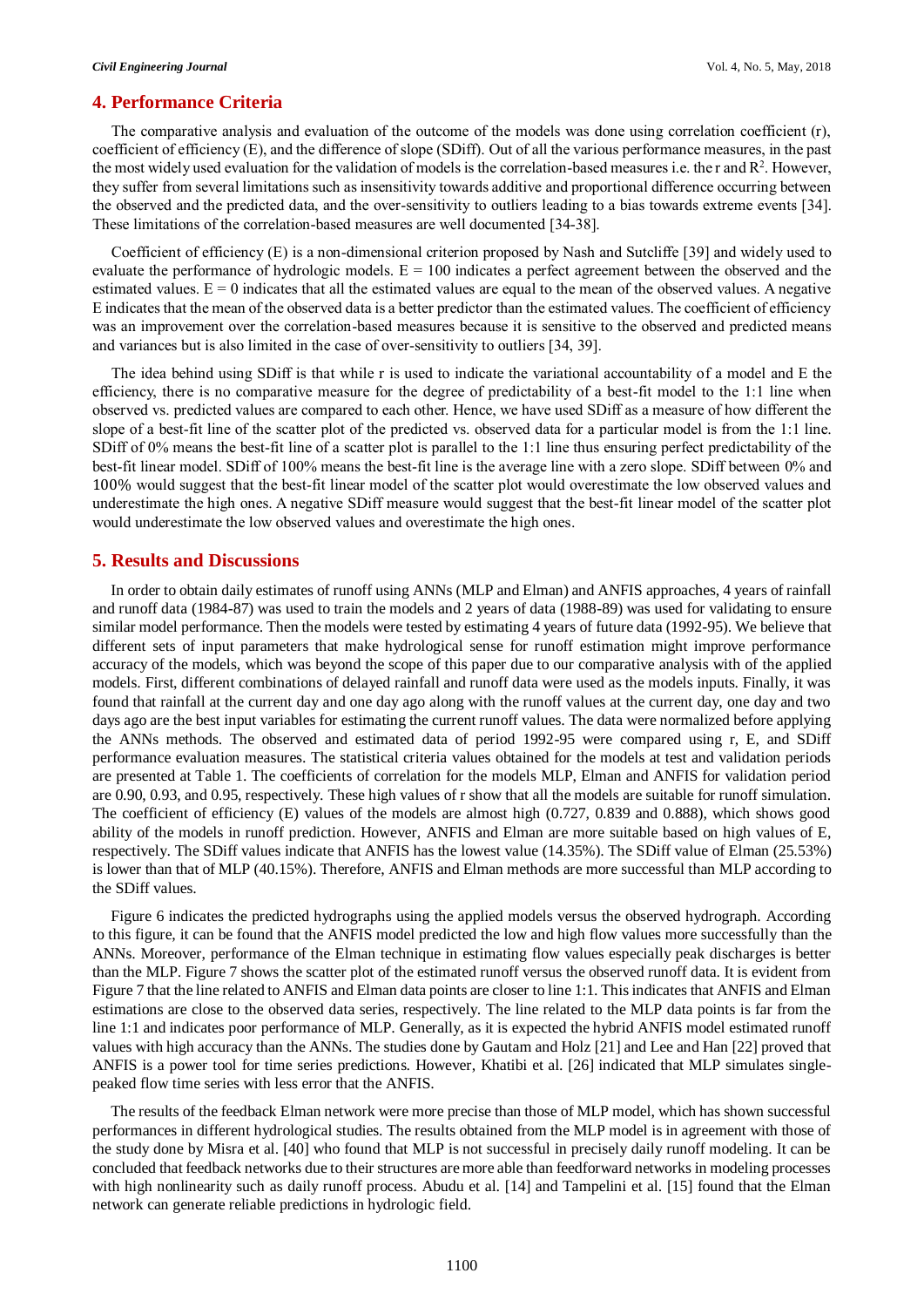## **6. Conclusion**

This paper gives an overview of fairly recent AI techniques on the topic of runoff estimating from an Indian watershed. In this case, two feed-forward and feed-back neural networks, MLP and Elman, along with the hybrid.

## **Table 2. Comparison of performances of the ANNs and ANFIS models for daily runoff prediction at calibration (1988-89) and test (1992-95) periods**

| <b>Models</b> |            | Calibration (1988-89) |       | Test $(1992-95)*$ |       |               |
|---------------|------------|-----------------------|-------|-------------------|-------|---------------|
|               |            | $\mathbf{R}$ (%)      | E(%)  | $\mathbf{R}$ (%)  | E(%)  | SDiff $(\% )$ |
| <b>ANNs</b>   | <b>MLP</b> | 86.3                  | 73.3  | 90.1              | 72.7  | 40.15         |
|               | Elman      | 87.66                 | 76.13 | 92.99             | 83.94 | 25.53         |
| <b>ANFIS</b>  |            | 89.64                 | 79.99 | 94.62             | 88.78 | 14.35         |

\* The best performance index for a particular model for the test data has been emboldened.



**Figure 6. The observed and estimated hydrographs (1992-95) using ANNs and ANFIS models**



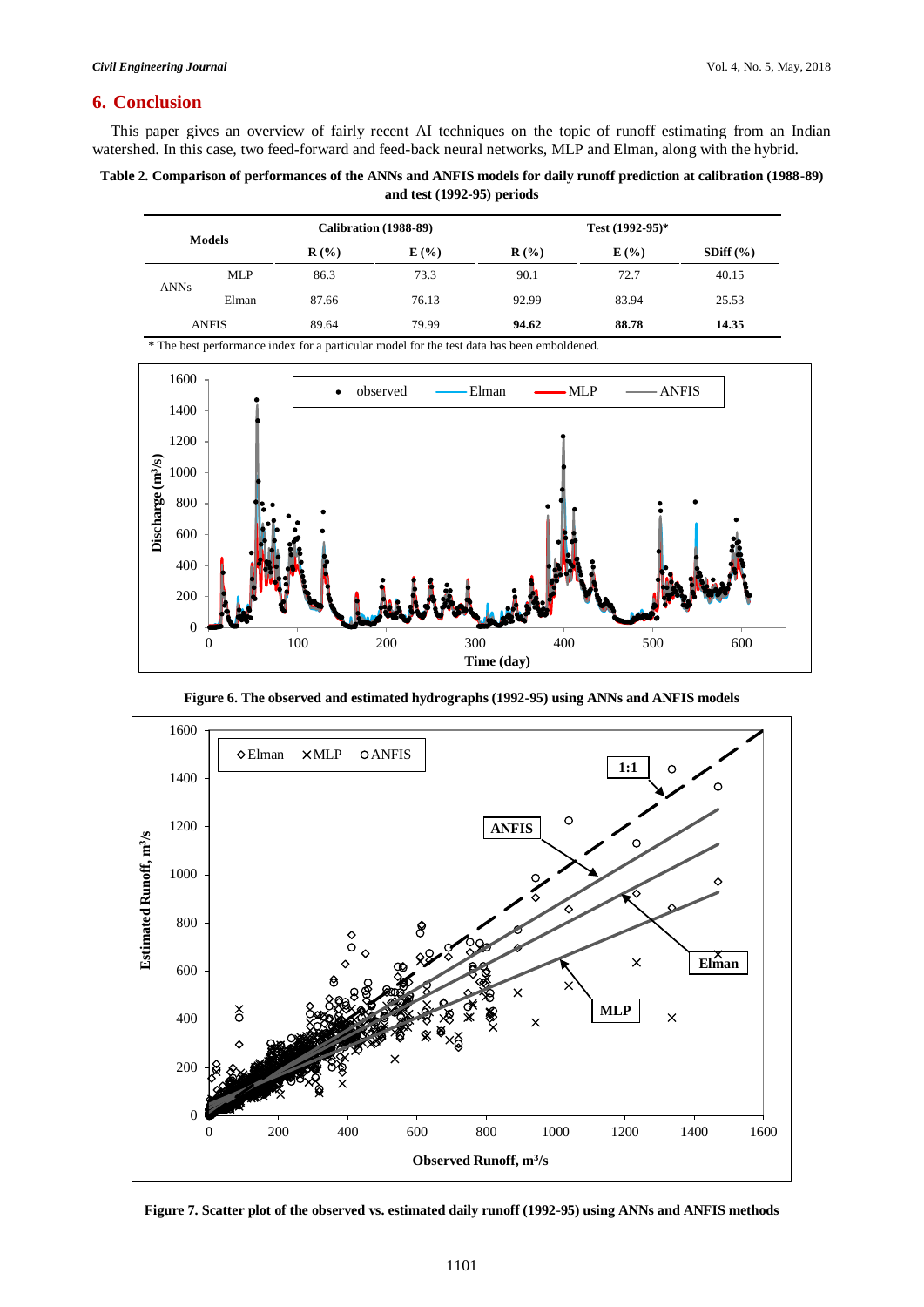ANFIS model were used to simulate daily runoff of the Vamsadhara River catchment. The results showed that Using r and E and the SDiff performance measures as model evaluation tools for runoff estimation ANFIS is a robust estimator as compared with two neural networks. Comparing ANN models proved that Elman model provided better estimations than those of MLP. In general, ANFIS and Elman are the most suitable models for daily runoff estimation of the catchment, respectively. However, it is recommended to evaluate and compare performances of the applied models in runoff simulation using data with other time scales (weekly, monthly etc.) in future studies. This study proved that feedback neural networks may have high ability than feed forward networks in simulating hydrological processes with high degree of nonlinearity.

## **7. References**

[1] Rajurkar M. P., Kothyari U. C., Chaube U. C. "Modeling of the daily rainfall-runoff relationship with artificial neural network." Journal of Hydrology 285 (January 2004): 96-113. https://doi.org/10.1016/j.jhydrol.2003.08.011.

[2] Agarwal A., Mishra S. K., Ram S., Singh J. K. "Simulation of Runoff and Sediment yield using Artificial Neural Networks.". Biosystems Engineering 94(2006): 597-613. https://doi.org/10.1016/j.biosystemseng.2006.02.014.

[3] Raghuwanshi N. S., Singh R., Reddy L. S. "Runoff and Sediment Yield Modeling Using Artificial Neural Networks: Upper Siwane River, India." Journal of Hydrologic Engineering 11 (January 2006). doi: 10.1061/(ASCE)1084-0699(2006)11:1(71).

[4] McCulloch W. S., Pitts W. "A logical calculus of the ideas immanent in nervous activity." Bulletin of Mathematical Biophysics 5(December 1943):115-133.

[5] Smith J., Eli R. N. "Neural-network models of rainfall–runoff process." Journal of Water Resources Planning and Management 121(October 1995): 499–508. https://doi.org/10.1029/95WR01955.

[6] Hsu K., Gupta H. V., Sorooshian S. "Artificial neural network modeling of the rainfall–runoff process." Water Resources Research 31(October 1995): 2517–2530. https://doi.org/10.1029/95WR01955.

[7] Minns A. W., Hall M. J. "Artificial neural networks as rainfall–runoff models." Journal of Hydrologic Sciences 41 (January 1996): 399–417. https://doi.org/10.1080/02626669609491511.

[8] Shamseldin A. Y. "Application of a neural network technique to rainfall–runoff modelling." Journal of Hydrology 199(December 1997): 272–294. https://doi.org/10.1016/S0022-1694(96)03330-6.

[9] Dawson C. W., Wilby R. "An artificial neural network approach to rainfall–runoff modelling." Journal of Hydrologic Sciences 43(1998):47–66. https://doi.org/10.1080/02626669809492102.

[10] Tokar A. S., Johnson P. A. "Rainfall–runoff modeling using artificial neural networks." Journal of Hydrologic Engineering 4 (Jully 1999): 232–239. https://doi.org/10.1061/(ASCE)1084-0699(1999)4:3(232).

[11] Chiang Y. M., Chang L. C., Chang J. F. "Comparison of static-feed forward and dynamic-feedback neural networks for rainfall– runoff modelling". Journal of Hydrology 290 (May 2004): 297–311. https://doi.org/10.1016/j.jhydrol.2003.12.033.

[12] Tayfur G., Singh V.P. "ANN and fuzzy logic models for simulating event-based rainfall–runoff." Journal of Hydrologic Engineering 132(December 2006):1321–1330. https://doi.org/10.1061/(ASCE)0733-9429(2006)132:12(1321).

[13] Tayfur G., Moramorco T., Singh V. P. "Predicting and forecasting flow discharge at sites receiving signifi-cant lateral inflow." Journal of Hydrologic Processes 21(January 2007):1848–1859. https://doi.org/10.1002/hyp.6320.

[14] Abudu S., Cui C.L., King J.P., Abudukadeer K. "Comparison of performance of statistical models in forecasting monthly streamflow of Kizil River, China." Water Science and Engineering 3(2010): 269-281. doi:10.3882/j.issn.1674-2370.2010.03.003.

[15] Tampelini L.G., Boscarioli C., Peres S.M., Sampaio S.C. "An application of Elman networks in treatment and prediction of hydrologic time series." Learning and Nonlinear Models (L&NLM) – Journal of the Brazilian Neural Network Society 9(3) (January 2011): 148-156. doi: 10.21528/LNLM-vol9-no3-art1.

[16] Sarkar A., Kumar R. "Artificial Neural Networks for Event Based Rainfall-Runoff Modeling." Journal of Water Resource and Protection 4(2012): 891-897. http://dx.doi.org/10.4236/jwarp.

[17] Hasanpour K. M., Ghorbani M. A., Dinpashoh Y., Shahmorad S. "Comparison of Volterra Model and Artificial Neural Networks for Rainfall–Runoff Simulation." Natural Resources Research 23 (2014): doi: 10.1007/s11053-014-9235-y.

[18] Devi S.R., Arulmozhivarman P., Venkatesh C., Agarwal P. "Performance comparison of artificial neural network models for daily rainfall prediction." International Journal of Automation and computing 13(October 2016): 417-427. doi: 10.1007/s11633-016- 0986-2.

[19] Jang J.R. "Anfis: adaptive-network-based fuzzy inference system." IEEE Transactions on Systems, Man and Cybernetics 23 (1993): 665–685.

[20] Vernieuwe H., De Baets B., Verhoest N. E. C. "Comparison of clustering algorithms in the identification of Takagi–Sugeno models: A hydrological case study." Fuzzy Sets and Systems 157(2006): 2876 – 2896. https://doi.org/10.1016/j.fss.2006.04.007

[21] Gautam D. K., Holz K. P. "Rainfall-runoff modelling using adaptive neuro-fuzzy systems." Journal of Hydroinformatics 03.1 (January 2001):3-10.

[22] Lee, H.X., and D. Han. "Exploration of neuro-fuzzy models in real time flood forecasting." In: Proceedings of the 2008